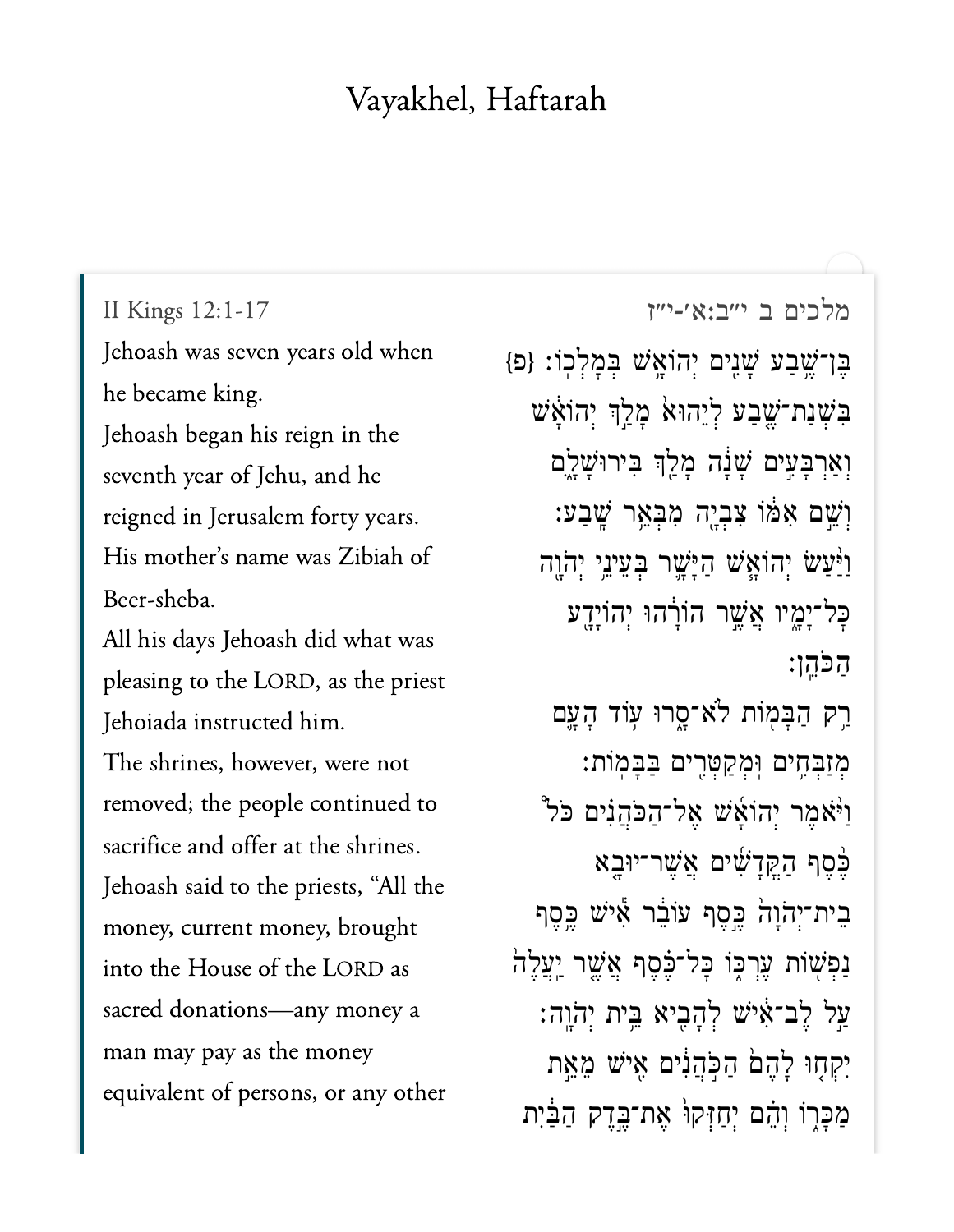money that a man may be minded to bring to the House of the LORD let the priests receive it, each from

let the priests receive it, each from  $\begin{array}{ccc} \text{1} & \text{1} & \text{1} & \text{1} & \text{1} & \text{1} & \text{1} & \text{1} & \text{1} & \text{1} & \text{1} & \text{1} & \text{1} & \text{1} & \text{1} & \text{1} & \text{1} & \text{1} & \text{1} & \text{1} & \text{1} & \text{1} & \text{1} & \text{1} & \text{1} & \text{1} & \text{1} & \text{1} & \text{1} & \text{1} & \text{1} & \text{1} & \text{1} & \text{1} & \text{1} & \text{$ make repairs on the House, wherever damage may be found."  $\mathbf{E} \cdot \mathbf{E} \cdot \mathbf{I} \cdot \mathbf{I} \cdot \mathbf{I} \cdot \mathbf{I} \cdot \mathbf{I} \cdot \mathbf{I}$ King Jehoash, [it was found that] the priests had not made the repairs on the House. So King Jehoash summoned the priest Jehoiada and the other priests and said to them, "Why have you not kept the House in repair? Now do not accept money from your benefactors any more, but have it donated for the repair of the House."

The priests agreed that they would neither accept money from the  $\frac{1}{1}$ And the priest Jehoiada took a

And the priest Jehoiada took a chest and bored a hole in its lid. He placed it at the right side of the

 $\{e\}$  לְכָל אֲשֶׁר־יִמָּצֵא שֶׁם בֲדֵק: {פ ַוְיִ֗הי ִּבְׁשַ֨נת ֶעְׂשִ֧רים ְוָׁשֹ֛לׁש ָׁשָ֖נה ַלְמֶלֶךְ יְהוֹאָָשׁ לֹא־חִזְּקִוּ הַכֹּהֲנִים ֶאת־ֶּ֥בֶדק ַהָּֽבִית׃ ַוִּיְקָר֩א ַהֶּ֨מֶלְך ְיהֹוָ֜אׁש ִליהֹוָיָ֤דע הַכֹּהֵןؗ וְלַכְּהֲנִים וַיִּאֹמֶר אֲלֵהֶם ַמּ֛דּוַע ֵאיְנֶ֥כם ְמַחְּזִ֖קים ֶאת־ֶּ֣בֶדק ַהַבְּיִת וְעַתָּׁה אַל־תְּקְחִוּ־כֶׂסֵף מֵאֵת ַמְכַּרִיּכֶּ֫ם כֵּי־לְבֶדֶק הַבֵּיִת תִּתְּנֶהוּ: ַוַּיִּאָתוּ הַכֹּהֲנֵים לְבִלְתֶּי קִחַת־כֶּׂסֵף ֵמֵ֣את ָהָ֔עם ּוְלִבְלִּ֥תי ַחֵּ֖זק ֶאת־ֶּ֥בֶדק ַהָּֽבִית׃ וַיִּקַּּׂה יְהוֹיְדֶע הַכֹּהֵןؗ אֲרֹוֹן אֱחָד ַוַיִּקְב הָׂר בְּדַלְתֶו וַיִּתֵּֽן אֹתוֹ אֵצֶל יִי<br>וַיִּקָּב חָר בְּדַלְתֶוֹ וַיִּתֵּן אֹו<br>הַמִּזְבֵּחַ (בימין) [מִיְמִין] בְּבוֹא־אִיּשׁ בֵּיִת יְהֹוֶה וְנֵתְנוּ־שָׁמָּה הכֹּהֲנִים ֹשֹמְרֵי הַפּֿף ָאֶת־כָּל־הַכֵּסֵף הַמּוּּבָא בִית־יְהֹוֶה: ַוְיִהְיֹ כִּרְאוֹתֶׁם כִּי־רַב הַכֵּסֵף בָּאָרְוֹן

וַיַּּעַל סֹפֵר הַמֶּ֫לֵךְ וְהָכֹּהֵן הַגַּדֹּוֹל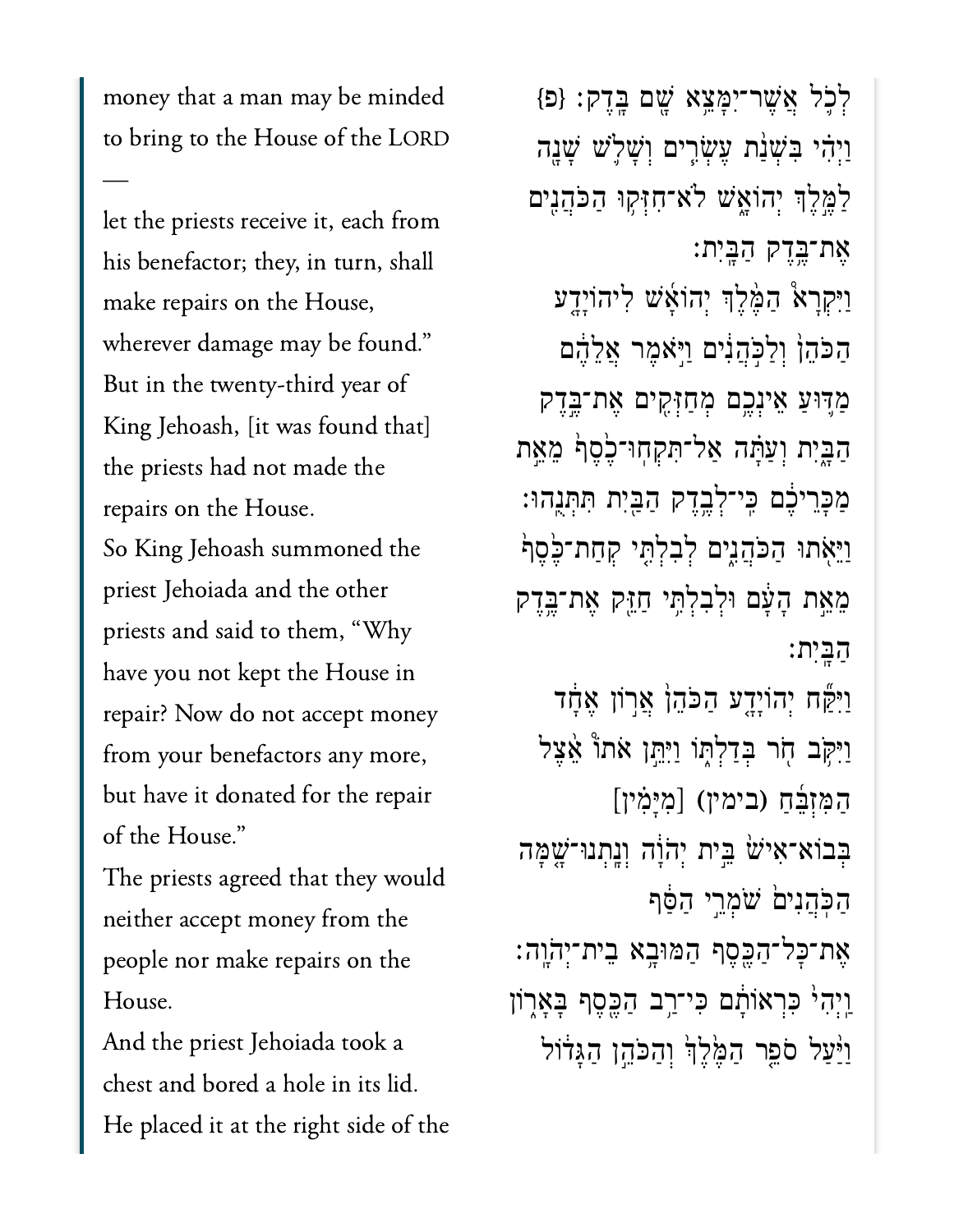altar as one entered the House of  $\overline{\phantom{a}}$ the LORD, and the priestly guards of the threshold deposited there all the money that was brought into the House of the LORD. was  $\frac{1}{1}$  in the chest of the chest, the chest, the chest of the chest of the chest of the chest of the chest of the chest of the chest of the chest of the chest of the chest of the chest of the chest of the chest of the royal s and the high primary  $\frac{1}{2}$  and the high primary  $\frac{1}{2}$  and  $\frac{1}{2}$  and  $\frac{1}{2}$  and  $\frac{1}{2}$  and  $\frac{1}{2}$  and  $\frac{1}{2}$  and  $\frac{1}{2}$  and  $\frac{1}{2}$  and  $\frac{1}{2}$  and  $\frac{1}{2}$  and  $\frac{1}{2}$  and  $\frac{1}{2}$  and scribe and the high priest would come up and put the money accumulated in the House of the  $\overline{I}$  opp  $\overline{I}$  $\ddotsc$  deliver they would delive

Then they would deliver the money that was weighed out to the overseers of the work, who were in  $T = \begin{bmatrix} 1 & \text{I} & \text{II} & \text{II} & \text{II} & \text{II} & \text{II} & \text{II} & \text{II} & \text{II} & \text{II} & \text{II} & \text{II} & \text{II} & \text{II} & \text{II} & \text{II} & \text{II} & \text{II} & \text{II} & \text{II} & \text{II} & \text{II} & \text{II} & \text{II} & \text{II} & \text{II} & \text{II} & \text{II} & \text{II} & \text{II} & \text{II} & \text{II} & \text{II} & \text{II} & \text{II}$ These, in turn, used to pay the carpenters and the laborers who worked on the House of the  $\frac{1}{\sqrt{2}}$ 

and the masons and the stone cutters. They also paid for wood and for quarried stone with which to make the repairs on the House of the LORD, and for every

וַיָּצְׂרוּؗ וַיִּמְנֹוּ אֶת־הַכֵּסֶף הַנְמְצֵא  $:$ ה'הוַה $:$ וְנֵתְנוּٚ אֶת־הַכֶּסֶף הַמְתֻּכָּ֫ן עַל־[יְדֵ<sup>נ</sup>] (יד) עֹּשֵׂי הַמְּלְאֹכְה (הפקדים)  $\frac{1}{\sqrt{2}}$ [הַמְפָקָדִים] בֵּית יְהֹוֶה וַיּּוֹצִיאָ<sub>הוּ</sub> ַלְחָרַשֵׁי הָעֵץׂ וְלַבּׂנִים הָעֹשִׂים בֵּית ְי ֹה ָֽוֹהָֽוה׃ וְלַגְּדִרִים וּלְחֹצָבֵי הָאֵבֵן וְלְקִנָּוֹת עֲצִים וְאֲבְנֵי מַחָּצֵּב לְחַזֵּק אֶת־בֶּדֶק בֵּית־יְהֹוֶה וּלְכָל ֲאֶׁשר־ֵיֵ֥צא ַעל־ַהַּ֖בִית ְלׇחְזָֽקה׃ אַרְ ֿ $\beta$ אַ יֵעֲשֶׂה בֵּית יְהֹוַה סִפּוֹת ַכְּٰםֵף מְזַמְרָוֹת מְזְרָקוֹת הֲצִצְרֹוֹת ּכָּל־כְּלֵי זָהָב וּכִלִי־כָסֵף מִן־הַבֵּסֵף ַהּמּוָ֥בא ֵבית־ְי ֹה ָֽוֹהָֽוה׃ ַּכִּי־לְעֹּשֵׂי הַמְּלָאָכָה יִתְּנֶהוּ ְוִחְּזקּו־֖בֹו ֶאת־ֵּ֥בית ְי ֹה ָֽוֹהָֽוה׃ וִלְא יְחַשִּׁבִוּ אֶת־הָאֲנָשִׁים אֲשֶׁר יִתְּנִוּ אֶת־הַבֶּׂסֵף עַל־יָדָם לָהֵת ַּלְעֹּשֵׂי הַמְּלָאָכָה כֵּי בָאֲמֻנָה הֵם ֹעִֽׂשים׃